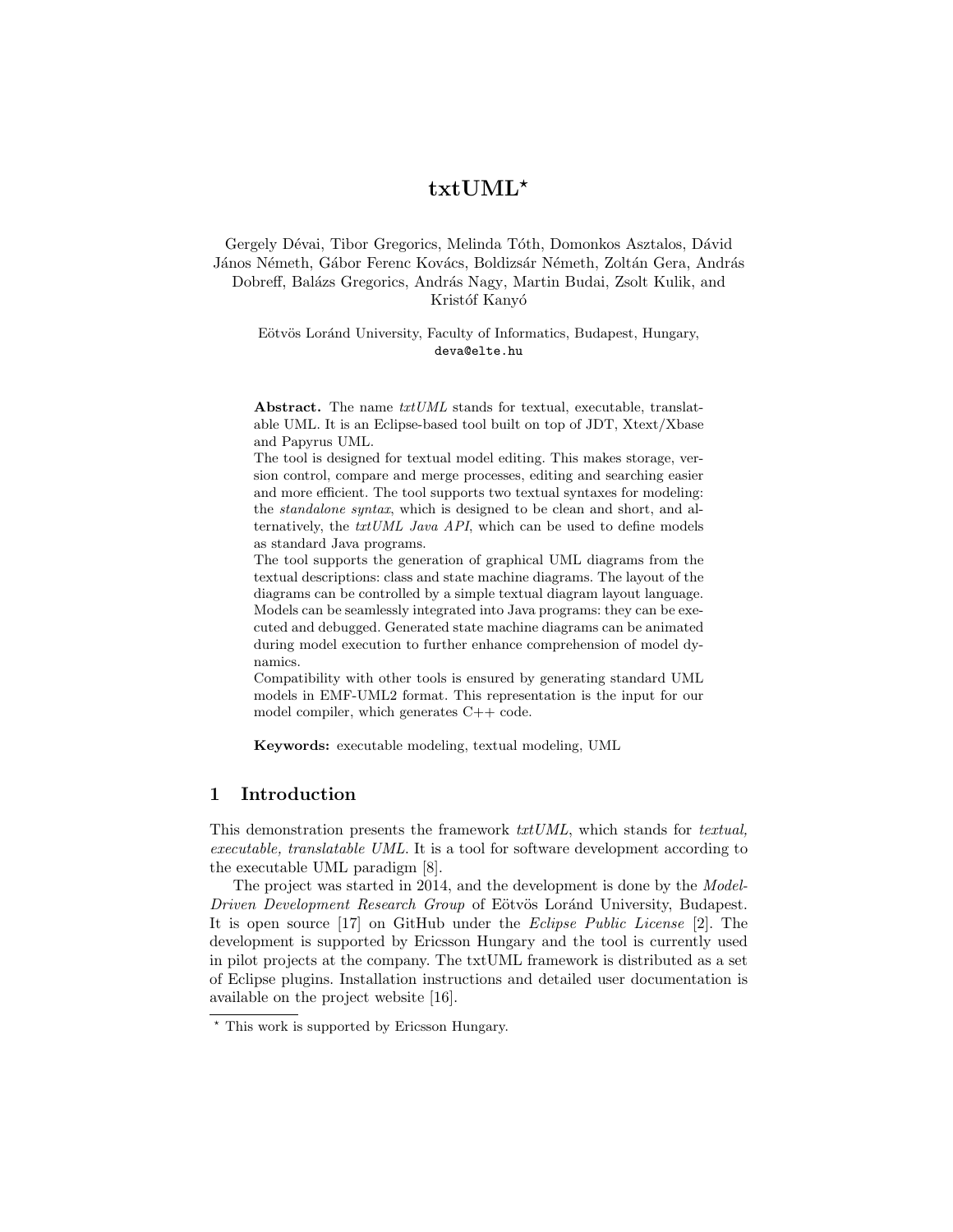## 2 Similar Tools

This subsection presents open source UML tools with model execution capabilities or textual syntaxes.

BridgePoint [13] uses an early fork of UML extended with a proprietary action language. It uses graphical modeling for class and state modeling, and textual modeling on the action code level. It is now maintained by a company named OneFact and has been open sourced [4]. In contrast to BridgePoint, txtUML supports textual modeling for all layers of the modeling language and visualizes the model via generated diagrams. Furthermore, txtUML is compatible with the latest UML standard.

Papyrus UML [14] is an Eclipse UML framework that aims at providing customizable graphical editor support for the full UML standard. Papyrus has an extension, called *Moka* [10], which contains an interpreter that executes  $fUML$  [12] models and animates diagrams. This interpreter is based on the reference implementation of fUML and is not designed for high performance. By contrast, txtUML's model execution is based on on-the-fly translation to Java to provide better performance.

 $Alf$  [11] is an OMG standard defining textual syntax for fUML. An Alf editor is being integrated into Papyrus [15] in order to provide a textual model editing alternative. As state machines are not part of fUML and Alf, this modeling layer is currently not handled by the solution.

Moliz [9] is a testing and debugging framework for fUML activities. It defines a test specification language and extends the fUML reference implementation with debugging and tracing capabilities. The execution traces are used to decide if a given test case passes or fails. This project also uses graphical model editors and the aforementioned fUML reference implementation.

Umple [5], eTrice [3] and the Papyrus UML-RT [1] are modeling environments for both graphical and textual model editing. Unlike txtUML, these tools lack an abstract action language: Umple allows modeling code mixed in Java, PHP, C++ and Ruby and its code generator emits code in these languages, while eTrice allows action code in Java or C written in the models as string literals which are propagated to the generated code. UML-RT uses the same strategy with  $C_{++}$ . None of the approaches allows execution and debugging on the model level. The diagram generation methodology is also different: The referenced tools use autolayout algorithms, while txtUML allows the user to define the layout of diagrams using a concise DSL.

#### 3 Textual Syntaxes

Textual modeling has many advantages over editing models in graphics [7]. Most importantly, model storage, version control, compare and merge functionalities can be provided by off-the-shelf, reliable tools. Text editors are more advanced and stable compared to currently available open source graphical model editors, and it is often faster to input text than graphics. The txtUML tool provides two textual syntaxes for modeling: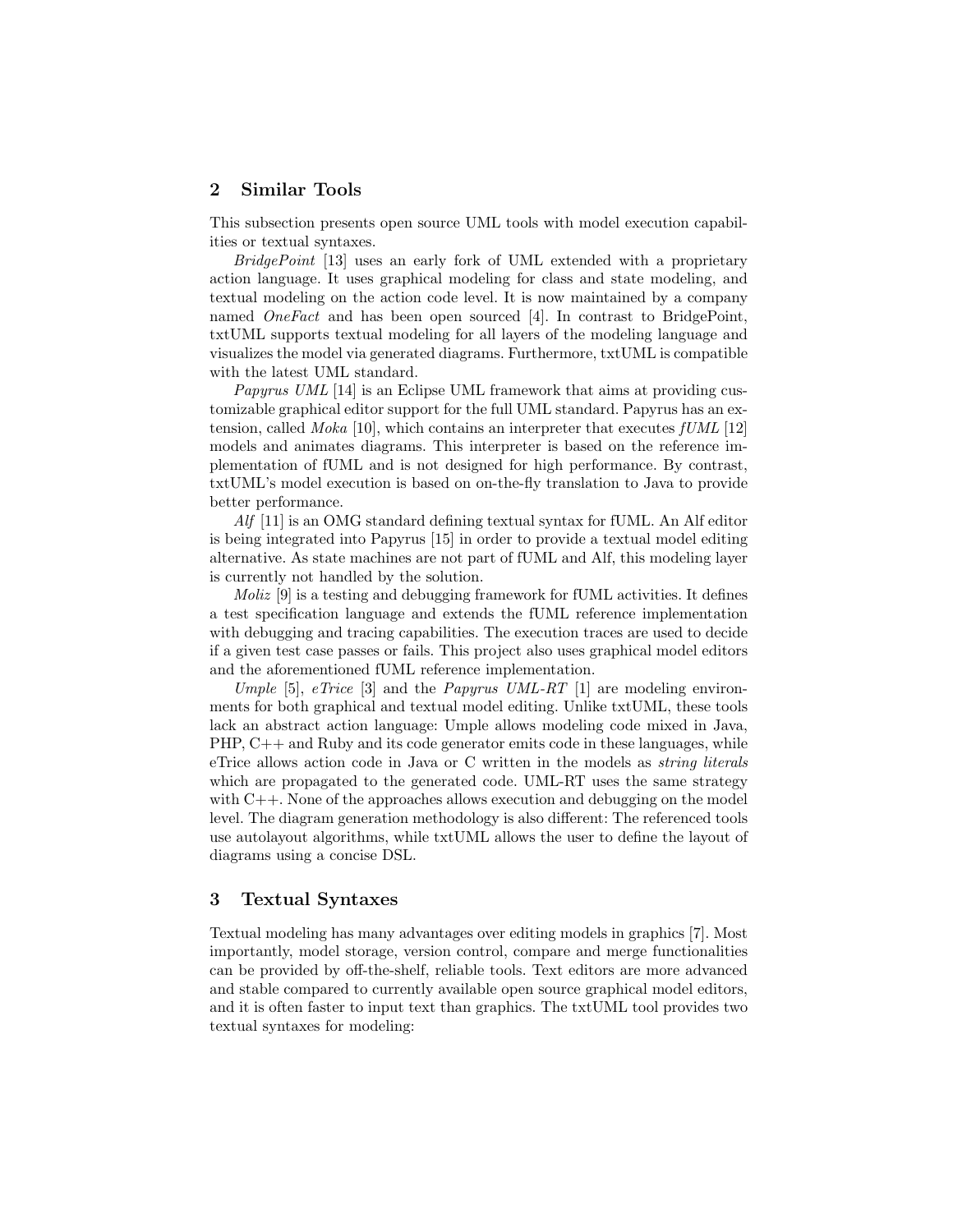- X txtUML: Standalone syntax designed to be short and clean. It is supported by an Xtext-based editor [18].
- $-$  JtxtUML: In this case, the model is a standard Java program, which uses the txtUML Java API. Therefore this is an embedded language in Java.

The standalone syntax is easier to use, especially for users not familiar with Java. On the other hand, the Java syntax can be used in any Java development environment so that a project using this syntax will not depend on a new editor and a new language. The two syntactic variants are closely related: In fact, XtxtUML models are on-the-fly translated to JtxtUML models while they are edited in Eclipse. This is the basis for model execution.

```
signal ButtonPress ;
class Machine {
  initial Init ;
  state Off ;
  state On ;
  transition Initialize {
    from Init ;
    to Off ;
  }
  transition SwitchOn {
    from Off ;
    to On ;
    trigger ButtonPress ;
  }
  transition SwitchOff {
    from On ;
    to Off ;
    trigger ButtonPress ;
  }
}
                              class ButtonPress extends Signal {}
                              class Machine extends ModelClass {
                                class Init extends Initial {}
                                 class Off extends State {}
                                 class On extends State {}
                                 @From ( Init . class )
                                 @To ( Off . class )
                                 class Initialize extends
                                    Transition {}
                                 @From ( Off . class )
                                 @To ( On . class )
                                 @Trigger ( ButtonPress . class )
                                 class SwitchOn extends
                                     Transition {}
                                 @From ( On . class )
                                 @To ( Off . class )
                                 @Trigger ( ButtonPress . class )
                                 class SwitchOff extends
                                     Transition {}
                              }
```
Fig. 1. Two syntactic variants of the txtUML language (Left: Standalone syntax, Right: Embedded language in Java)

Figure 1 shows an example model both in standalone and Java syntax. The model defines one signal (*ButtonPress*) which will trigger transitions in the state machine of the class Machine. Inside the class, its states and transitions are defined. For example, the *ButtonPress* signal triggers a transition from the *Off* state to the On state.

The design of the two language variants follows a pattern: Kinds of the model elements are shown by keywords (signal, class, transition) in the standalone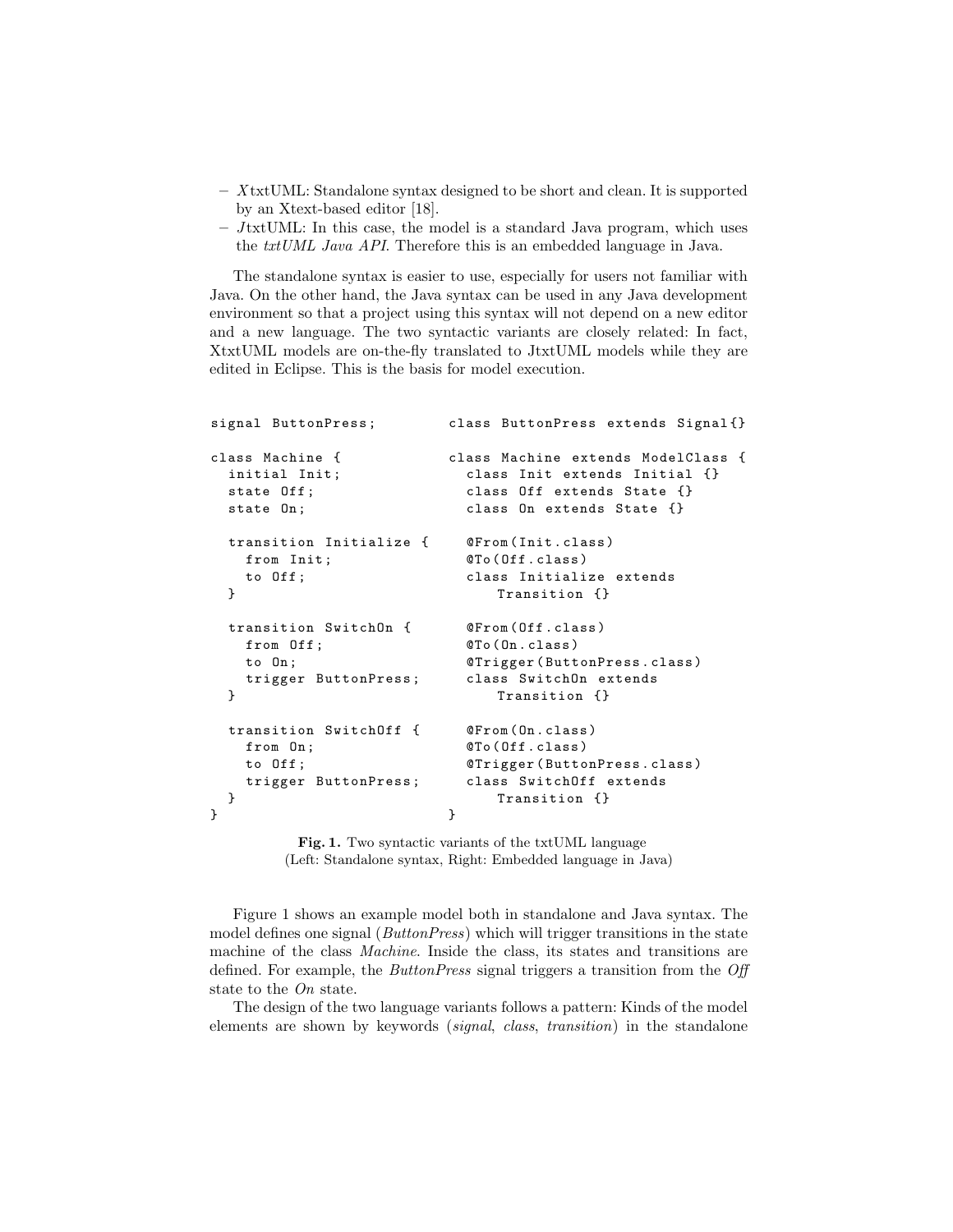syntax, while the Java version uses inheritance from *Signal*, ModelClass and Transition. These classes are provided by the txtUML Java API. Properties of the transitions are expressed by Java annotations (e.g.  $@From$ ) in Java, while attribute-like syntax with keywords (e.g. from) is used in the standalone version.

The txtUML language covers a subset of UML. We summarize the supported elements below:

- Component modeling: Interfaces containing signals; ports; connectors
- Class modeling: Classes with attributes and operations; simple binary associations; compositions; (single) inheritance
- $-$  *State modeling:* Simple and composite states; transitions triggered by signals; guards; choice states
- $-$  Behavior modeling: Action code can be written in operations of classes, entry and exit actions of states and effects of transitions. Supported base types are int, double, boolean and String with the usual arithmetic and logic expressions, variables and assignment. Control structures (loops, branches), attribute access and operation calls are supported. UML-specific actions: creation and deletion of objects; linkage and unlinkage via associations and connectors; reading links; sending signals; accessing signal data in entries, exits and effects.

# 4 Diagram Generation

While textual modeling is practical for *editing* models, graphical diagrams are better for understanding them. For this reason txtUML can generate standard UML diagrams from the models in the format of the Papyrus UML framework [14]. As of release  $0.4.1$ , class diagrams and state machine diagrams are supported. We are working on *composite structure diagrams* at the time of writing this paper.

txtUML allows users to influence the layout of the generated diagrams by textual diagram descriptions. A simple DSL, realized by Java annotations, is defined for this purpose. The most important layout statements are the following:

- $-$  @Above, @Below, @Left and @Right define that two given diagram elements are placed next to each other vertically or horizontally.
- $-$  @North, @East, @South and @West place the two given diagram elements in two different half-plains of the diagram, but gives no further constrains on the distance of the elements.
- $-$  @TopMost, @BottomMost, @EastMost and @WestMost place the given elements on the corresponding side of the diagram.
- $-$  @Row, @Column and @Diamond can layout multiple elements at once in the given shape.
- $-$  @Show declares that the given elements have to appear on the diagram, but gives no further constraint on their placement.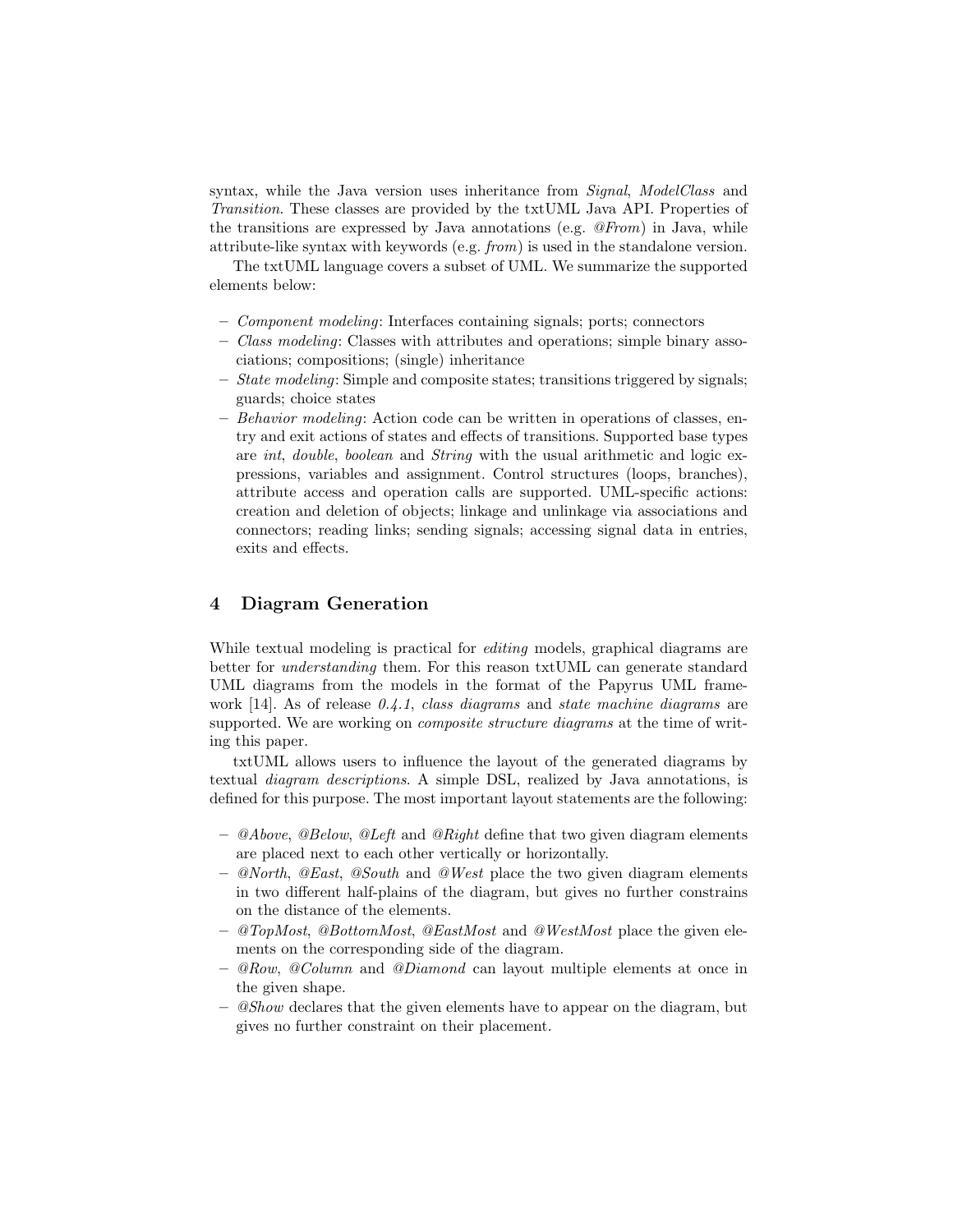```
class MicrowaveOven ;
class Lamp ;
class Magnetron ;
composition LampsOfOven {
  container MicrowaveOven oven ;
  1..* Lamp lamp ;
}
composition MagnetronOfOven {
  container MicrowaveOven oven ;
  1 Magnetron magnetron ;
}
```
Fig. 2. Example model with classes and composite associations



Fig. 3. Diagram layout description and generated diagram of the model in Figure 2

In order to produce a diagram layout according to the given constraints, txtUML applies different graph algorithms and heuristics. We refer the reader to [6] for the details of this solution.

The left side of Figure 3 shows a diagram layout description for the class model in Figure 2. It requests the  $MicrowaveOven$  class to be on the top of the diagram and that the other two classes form a row. This setup is realized by the generated diagram in the right of the Figure.

## 5 Execution and Model Compilation

No matter which syntactic variant of txtUML is selected to implement a model, it can be seamlessly integrated into Java programs. The txtUML Java API can be used to create objects of classes in the model, link them via the associations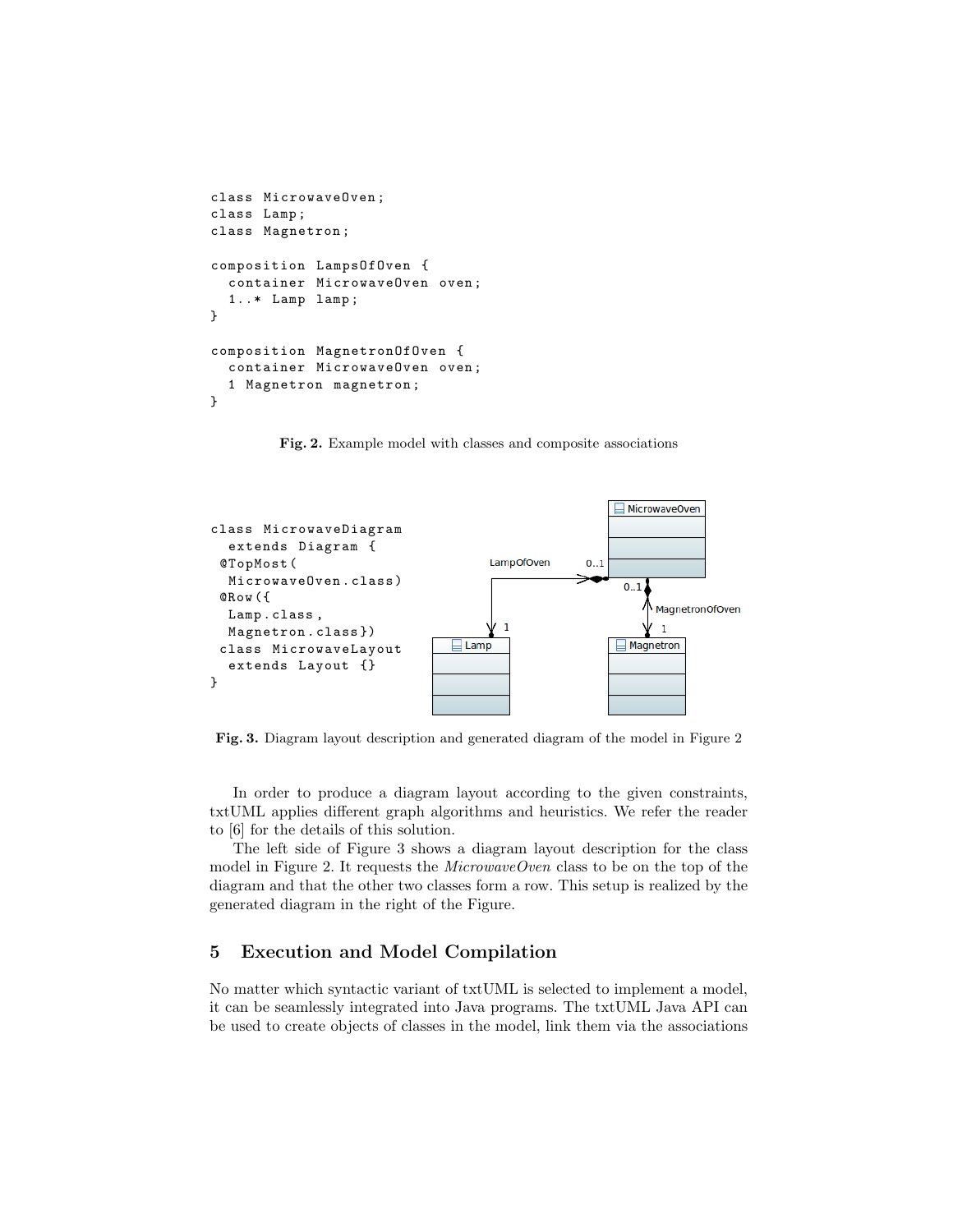(if needed) and send signals to them. Such a Java main function, executing the (completed) model of Figure 2, is shown in Figure 4.

```
public static void main (String [] args) {
  ModelExecutor . Settings . setExecutorLog ( true ) ;
  MicrowaveOven oven = Action . create ( MicrowaveOven . class ) ;
  Action.start (oven);
  Action . send ( new DoorOpened () , oven ) ;
  Action.send (new DoorClosed (), oven);
  Action.send (new Start (), oven);
  Action . send ( new DoorOpened () , oven ) ;
  ModelExecutor . shutdown () ;
}
```
Fig. 4. Executing a model from Java code

The usual Java debugging functionalities of Eclipse (breakpoints, stepping, viewing values of variables etc.) are available for txtUML model code as well, also for the standalone syntax. While the model is executed or debugged, it is possible to animate the generated state machine diagrams, as shown in Figure 5.



Fig. 5. Animated state machine diagrams

If the target platform is not compatible with Java, then model compilers have to be used. As the first step of the transformation, we turn txtUML models into EMF-UML2 models, which is the de facto standard format of UML in the Eclipse environment. This can be used as platform-independent input for code generators.